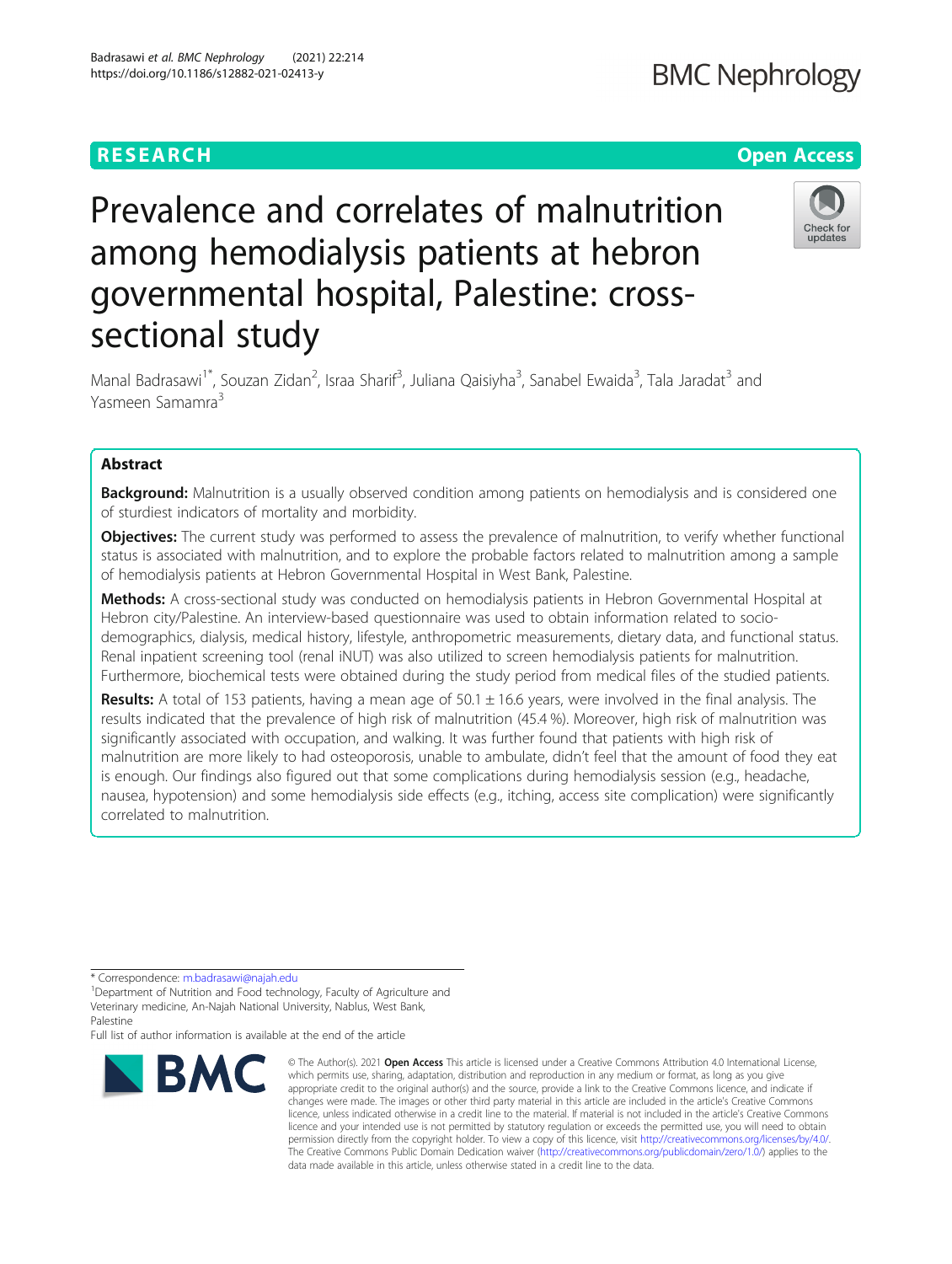Conclusions: A high prevalence of malnutrition was revealed among hemodialysis using renal iNUT screening tool. Improving nutritional assessment methods for patients on hemodialysis is highly needed. Findings reveals that risk of malnutrition is associated with multiple factors such as osteoporosis, occupation, walking, ability to ambulate, certain complication during hemodialysis session, and some hemodialysis side effects. Further studies are highly recommended.

Keywords: Prevalence, Hemodialysis, Malnutrition, Indicators

# Background

The incidence of chronic kidney disease is growing all over the world. Universally, patients having chronic kidney disease keeps to increase at the rate of 7 % yearly [[1\]](#page-10-0). The most popular reasons for chronic kidney disease are hypertension, glomerulonephritis, and diabetes mellitus. Jointly, these result in roughly 75 % of overall adult cases [\[2](#page-10-0)]. Chronic kidney disease is a common health issue in the Palestinian community, as it is considered the ninth leading cause of death in Palestine by 3.2 % [[3\]](#page-10-0). In 2019, the total number of functional hemodialysis centers in west bank area was 11 centers, with 219 devices for industrial kidney. According to the last Palestinian health annual report in 2019, the number of patients on regular dialysis in West Bank area was 1,545 cases [[3](#page-10-0)].

Protein-energy wasting (PEW) is a relatively prevalent health issue among patients undergoing hemodialysis (HD) therapy [[4\]](#page-10-0). Since the existence of protein-energy wasting is known to be one of the sturdiest indicators of mortality and morbidity in hemodialysis patients, it is crucial that dietitians precisely assess malnutrition in these patients [\[4,](#page-10-0) [5](#page-10-0)]. Malnutrition in patients undergoing hemodialysis therapy usually results from decreased appetite, drug-related factors, and a very limited diet [[6,](#page-10-0) [7\]](#page-10-0).

The Renal Inpatient Nutrition Screening Tool (Renal iNUT) was evolved for the specialist renal ward at St George's Hospital (SGH), as a result of a scarceness of a validated renal-specific nutrition screening tool for renal failure patients. The scoring system of iNUT was according to Malnutrition Universal Screening Tool because of nursing staff intimacy with the general tool [[8\]](#page-10-0).

There is evidence that hemodialysis therapy can elevate energy expenditure by 20% in a hemodialysis session [[9](#page-11-0)]. Other factors also can elevate energy expenditure in patients undergoing hemodialysis such as abnormal hormone levels involving insufficient production of testosterone in both gender [[10](#page-11-0)], growth hormone and insulin resistance  $[11]$  $[11]$  $[11]$ , persistent inflammation  $[12]$ , and low levels of triidothyroid [[13](#page-11-0)]. Acidosis, which is prevalent metabolic derangement in patients undergoing hemodialysis, suppresses protein synthesis and quickens protein degeneration [[14](#page-11-0)].

Hemodialysis therapy is usually associated with a large number of comorbidities including; secondary hyperparathyroidism, diabetes, infectious diseases, gastrointestinal disorders, and diabetes mellitus [[15](#page-11-0)].

The inception of hemodialysis is linked with a decrease in functional status among elderly [[16\]](#page-11-0), resulting in a vicious cycle of decreased consumption of food, because of reduced physical function and loss of appetite, at last patients' nutritional status of get worse [[17](#page-11-0)]. A former study indicated that reduced ability to do daily living activities is correlated with increased risk of mortality among patients on hemodialysis [\[18](#page-11-0)].

It is highly recommended to use both physical and nutritional therapy in order to enhance the outcomes and experience of patients on hemodialysis [\[19\]](#page-11-0). Precocious recognition of hemodialysis patients with decreased nutritional status through proper intervention, along with the utilization of a proper therapeutic intervention is considered a fundamental action to avoid the progression of severe malnutrition [\[20](#page-11-0)].

The main purpose of this cross-sectional study was to determine the prevalence of malnutrition among a sample of hemodialysis patients at Hebron governmental hospital, Palestine. Other purposes were verifying whether functional status of patients on hemodialysis is associated with malnutrition, and determining factors predicting malnutrition in hemodialysis patients. In general, this study will assist in applying appropriate interventions which aims to attain an optimal nutritional status in a population of hemodialysis patients.

# Methodology

# Study design, settings, and population

This cross-sectional design study was performed a representative sample of Palestinian hemodialysis patients in Hebron Governmental Hospital in Hebron city, Palestine.

# Sample size

The sample size was estimated depending on the number of hemodialysis patients in each unit. G power software for sample size calculation was used with 5 % margin of error and 95 % confidence level. The sampling method used in the study is purposive sampling [\[21](#page-11-0)]. The inclusion criteria were cancer patients who have finished their treatment before minimum 6 month and they have no cancer recurrence during the data collection, patients (over 18 years old) under dialysis therapy,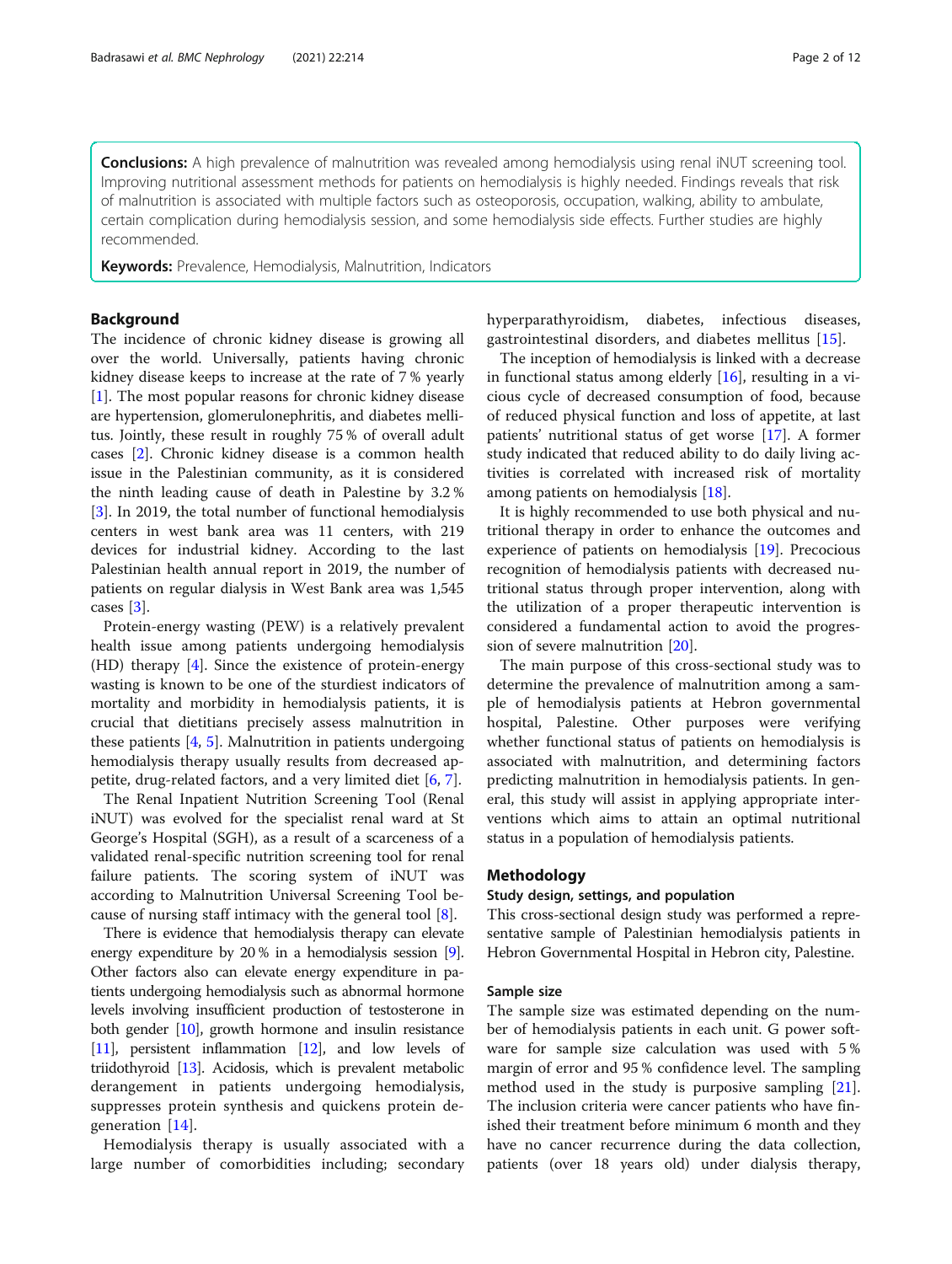patients were willing to participate and to provide all the required data. The exclusion criteria were cancer patients who are currently undergoing chemotherapy, radiotherapy treatment, pregnant women, patients with communication problems, mental problem or feel tired during the hemodialysis prevent them to answer the questions.

#### Ethical consideration

The study protocol, which has a reference number of KA/41/2021, was approved by the Deanship of Scientific Research Ethical Committee at Palestine Polytechnic University committee. Permissions and approval to conduct the study were obtained from the Palestinian Ministry of Health. Written informed consent was also obtained from each participant.

# Data collection and research tool

Interview based pre-tested questionnaire was administered to hemodialysis patients during hemodialysis sessions. Data collection started on August 2020 and ended on November 2020 by a group of four nutritionists. Hemodialysis patients were briefed on the objective of the study, then, the questionnaires were administrated upon verbal consent from the patients. The collected data included sociodemographic data (e.g., age, gender, area of living and educational and economic status), medical history and laboratory values, anthropometric measurements, dialysis-related data, hemodialysis side effects, clinical assessment, and functional status.

# Demographics, and Lifestyle Habits

Questions regarding demographic data, including patient age, gender, marital status, and educational level, were asked for each patient. Data about lifestyle habits (e.g., smoking, frequency of smoking per day, doing exercises, walking, and duration of watching TV and sleeping) were elicited from the patients.

# Medical History, and Laboratory Values

Medical history including self-reported questions about previous surgery, and the presence of comorbidities (e.g., hypertension, angina, heart disease, diabetes, asthma, chronic obstructive pulmonary disease, osteoporosis, arthritis, irritable bowel syndrome, gastric esophageal reflux disease, peptic ulcer). Blood tests, including serum albumin, total protein, potassium, sodium, phosphorous, calcium, and hemoglobin, were also obtained from patients' records.

# Hemodialysis-related data

In this part of the questionnaire, the patients were asked numerous questions including; the number of months on hemodialysis, number of hemodialysis sessions per

week, duration of hemodialysis session, and nutrition consultation.

#### Hemodialysis side effects

Data regarding the experienced complications during hemodialysis session (nausea, vomiting, headache, cramps, and hypotension), and side effects of hemodialysis (e.g., muscle cramps, headache, itching, sleeping disruptions, bone disease, hypertension, fluid overload, pericarditis, and joint diseases) were elicited from patients.

# Nutritional status assessment

# Nutrition intervention

Questions regarding nutrition consultation, the source of nutrition information, and whether they were given a specialized course in renal nutrition were asked in this part of the questionnaire.

#### Malnutrition screening tool

Renal inpatient nutrition screening tool (renal iNUT), a validated renal-specific nutrition screening tool, used to evaluate malnutrition. The renal iNUT includes questions on height, measured weight, estimated weight loss, body mass index (BMI), renal-specific details on weight, the use of nutritional supplements, appetite, and food intake. Based on these questions every patient was given a score that reflect his nutritional status as follows: high  $(score \geq 2)$ , medium  $(score = 1)$ , and low  $(score = 0)$  of malnutrition with proper action plan [[8\]](#page-10-0).

# Anthropometric measurements

Anthropometric indices including (height, and weight) were used to examine the nutritional status of hemodialysis patients. Body weight was weighted pre-dialysis and postdialysis according to the standard anthropometric procedures described by Lee &Nieman [\[22](#page-11-0)]; the participants were also recorded pre-dialysis. Body mass index was calculated as (body in kilogram divided by height squared in meter (kg/m2), thereafter classified according to WHO cut off points [\[23\]](#page-11-0).

# Clinical signs

Data regarding weight changes during the last six months, the presence of gastrointestinal symptoms, loss of subcutaneous fat (under eye, triceps, biceps), and muscle wasting (deltoid muscle), presence of ascites or edema were collected in this section of the questionnaire.

# Dietary practices

Dietary practices questions were designed to see dietary changes between non-dialysis days and dialysis days. Questions regarding the number of total meals, main meals and snacks per day, skipping meals, patient's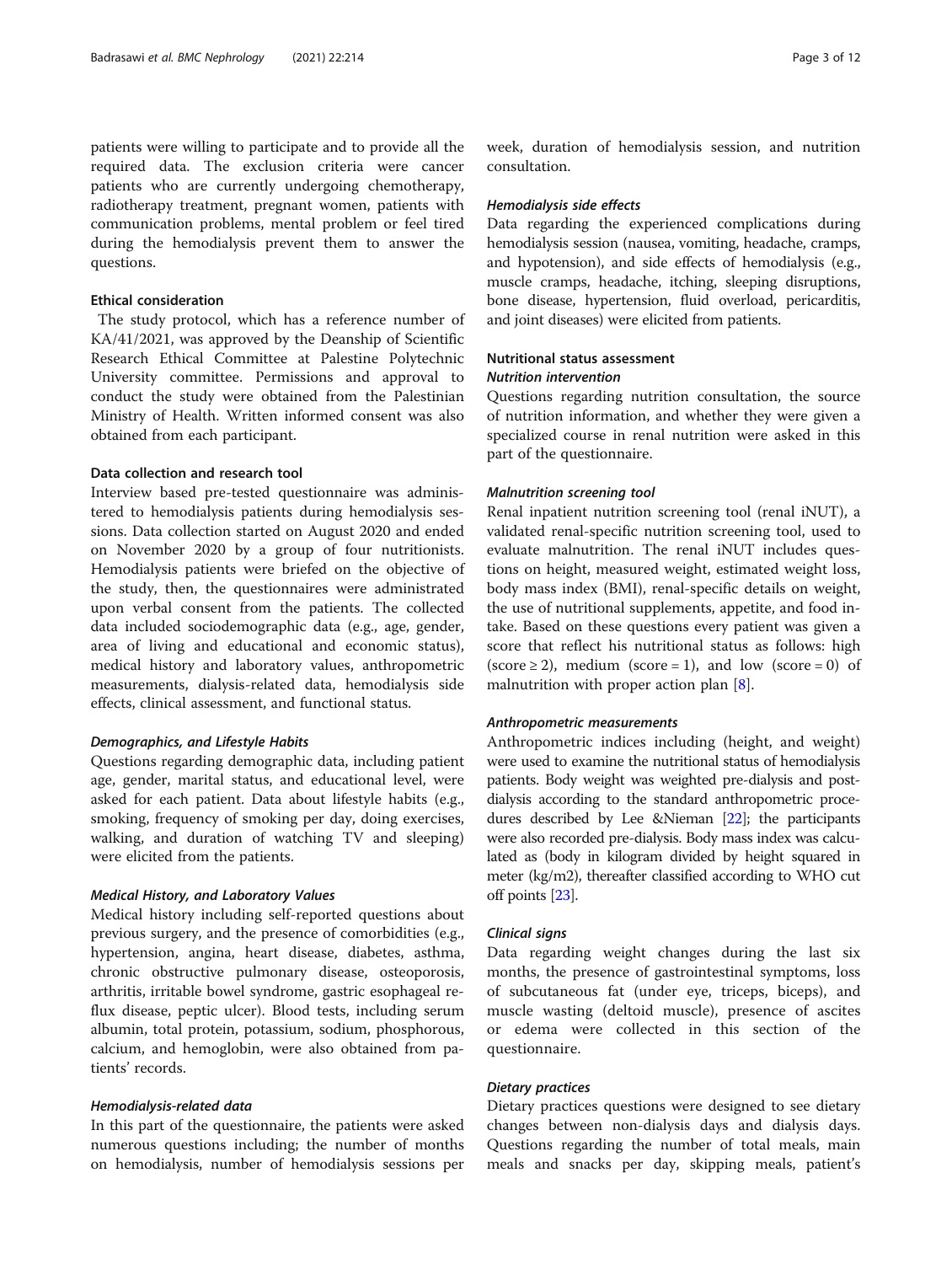appetite, diet changes during dialysis days, his/her perception about the quantity of food that he/she eat, and the changes in the size of food he/ she eat in dialysis days were included in this section.

# Functional status assessment

The questionnaire included three self-reported questions designed to assess poor functional status, which is realized by the presence of any of the three co-morbid situations as assigned in form CMS-2728- (a) inability to ambulate, (b) need of support with daily activities or (c) inability to transfer [\[24\]](#page-11-0).

#### Statistical analysis

The Statistical Package for the Social Sciences SPSS TM, version 21 was used to analyze the collected data, 5 % alpha level and 80 % power was considered in all of the statistical tests. Continuous variables were assessed for normality of distribution graphically and via the Shapiro-Wilk Test. Descriptive analysis including the means and the standard deviations were used to analyze the continuous data, the categorical data were described in percentages and frequencies. The prevalence of malnutrition was presented in percentages. Kruskal-Wallis test and one-way ANOVA test were used to determine the relationship between continuous variables and Chi-square test was used to determine the relationship between categorical variables. Logistic regression was performed to estimate the magnitude of relationship between the response variable of malnutrition risk and the explanatory variables (sociodemographic data, medical history, hemodialysis complications, dietary practices). Hosmer-Lemeshow goodness of fit test was done to assess how well the model fit the data.

# Results

# Patients' recruitment

Figure 1 shows patients' recruitment steps, among the total of 280 participants, only 152 patients were included in the final analysis:  $48.0\%$  ( $n = 73$ ) females and  $52.0\%$  $(n = 79)$  males. The other patients were excluded mainly due to missing data.

#### Patients' Sociodemographic Characteristics

The mean age of hemodialysis patients was  $50.1 \pm 16.6$ years, ranged from 18 to 85 years old. The analysis revealed that most of the enrolled patients  $76.3\%$  ( $n = 116$ ) were married, while the other  $23.7\%$  ( $n = 36$ ) were not married "divorced, single, widow". Nearly half of the patients 47.4 % ( $n = 72$ ) received a primary education, and only 3.9% ( $n = 6$ ) of patients did not receive a formal education. It also revealed that nearly half of the nurses 53.3 %  $(n = 81)$  were living in the cities, while the rest 46.7 % ( $n = 71$ ) were living either in villages or camps. The majority of participants 96.7 % ( $n = 147$ ) were living with their families (e.g., spouse/siblings/parents), while only 3.3 % ( $n = 5$ ) were living alone.

#### Patients' Lifestyle

The findings showed that most of the participants (81.6 %) stated that they are non-smokers. It was also found that the participants have a mean time of watching television by  $2.2 \pm 3.7$  h per day and have a mean sleeping time of  $7.1 \pm 1.3$  h per day. Moreover, nearly 33.6 % ( $n = 51$ ) of the participants walk, whilst nearly half of participants 48 % ( $n = 73$ ) don't walk. Furthermore, a low percentage of patients 2.0 % ( $n = 3$ ) reported that they do sport either at home or at gym with a mean frequency of  $2.9 \pm 0.4$  times per week.

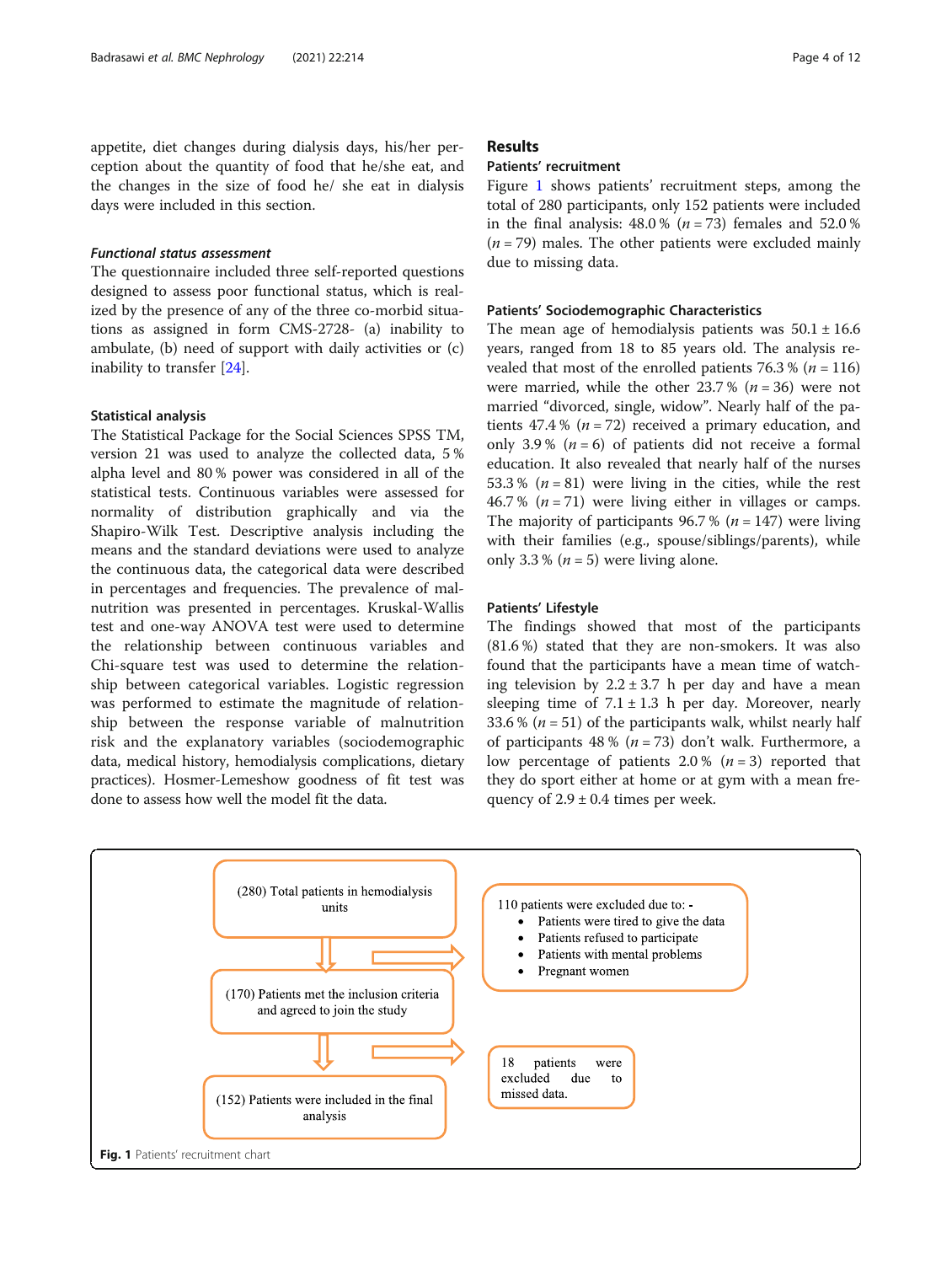# Medical history

The results of medical history revealed that a high percentage of patients were having a hypertension 80.9 %  $(n = 123)$ , followed by diabetes mellitus 46.7 %  $(n = 71)$ . While a small percentage of patients reported that they had chronic obstructive pulmonary disorder, asthma, and angina by 12.5 % ( $n = 19$ ), 12.5 % ( $n = 19$ ), and 8.6 %  $(n = 13)$ , respectively. Furthermore, it observed that the vast majority of patients  $92,8\%$  ( $n = 129$ ) stated that they had previously made a surgical operation.

# Hemodialysis-related data

The findings revealed that the mean months on hemodialysis was  $45.7 \pm 33.5$  months, the mean number of hemodialysis session is  $2.7 \pm 0.5$  session per week, and the mean length of hemodialysis session is  $2.9 \pm 0.6$  h/ session. Furthermore, only nine patients 5.9 % had a kidney transplantation surgery.

#### Hemodialysis side effects

Table 1 shows that the most common complication during dialysis session was hypotension by 34.9 % ( $n = 53$ ), then headache by 30.9 % ( $n = 46$ ), while the least noticed complication during the session was vomiting by 11.8 %  $(n = 18)$ . And as we can see in Table 1, the most noticed side effects of hemodialysis experienced by the patients were headache, sleeping distributions, and itching by 84.9 % ( $n = 62$ ), 80.8 % ( $n = 59$ ), and 65.8 % ( $n = 48$ ), respectively. On the otherhand, a minority of patients have stated that they were experiencing pericarditis by 6.8 %  $(n = 5)$  as dialysis side effect.

# Nutritional status assessment

# Nutrition intervention

Our data analysis showed that minority of patients 16.4 %  $(n = 5)$  received nutrition consultation before hemodialysis sessions,  $24.3\%$  ( $n = 37$ ) received consultation during hemodialysis session, and  $13.3\%$  ( $n = 20$ ) received consultation post hemodialysis session. The findings also showed that most patients 79.4 % ( $n = 112$ ) get the nutrition information from health team workers (e.g., doctors and nurses), followed by nutritionists 11.3 % ( $n = 16$ ), while the rest get the information from other sources "e.g., internet, Facebook, friends". Furthermore, only 7.9%  $(n = 12)$  of patients stated that they were given a specialized course in renal nutrition.

#### Malnutrition risk

Our statistical analysis showed that the proportion of patients who unintentionally lost weight was significantly higher in females  $40.3\%$  ( $n = 29$ ) than in males 24.7%  $(n = 19)$ . Furthermore, a high percentage of patients 87.5 % ( $n = 133$ ) who had an acceptable BMI while only 12.5 % ( $n = 19$ ) of patients looked malnourished, which means that the BMI is lower than 20  $\text{kg/m}^2$ . It also found that the percentage of females on hemodialysis 8.2 % ( $n = 6$ ) who take nutritional supplements were significantly higher in comparison to males on hemodialysis

Table 1 Hemodialysis side effects &its complications during hemodialysis session according to gender

| Side effects                              | <b>Total</b>   |      | <b>Males</b> |      | <b>Females</b> |      | p-value              |
|-------------------------------------------|----------------|------|--------------|------|----------------|------|----------------------|
|                                           | n              | $\%$ | n            | %    | n              | %    |                      |
| Muscle Cramps                             | 77             | 50.7 | 41           | 51.9 | 36             | 49.3 | 0.438                |
| Headache                                  | 97             | 63.8 | 35           | 44.3 | 62             | 84.9 | $0.000*$             |
| Itching                                   | 93             | 61.2 | 45           | 57.0 | 48             | 65.8 | 0.172                |
| Sleeping distributions                    | 110            | 72.4 | 51           | 64.6 | 59             | 80.8 | 0.019                |
| Bone diseases                             | 58             | 38.2 | 21           | 26.6 | 37             | 50.7 | $0.002$ <sup>*</sup> |
| Hypertension                              | 97             | 63.8 | 51           | 64.6 | 46             | 63.0 | 0.488                |
| Fluid overload                            | 93             | 61.2 | 46           | 58.2 | 47             | 64.4 | 0.271                |
| Pericarditis                              | 15             | 9.9  | 10           | 12.7 | 5              | 6.8  | 0.177                |
| Joint diseases                            | 40             | 26.3 | 15           | 19.0 | 25             | 34.2 | 0.025                |
| Complications at the access site          | 40             | 26.3 | 21           | 26.6 | 19             | 26.0 | 0.543                |
| <b>Emotional distress</b>                 | 93             | 61.2 | 45           | 57.0 | 48             | 65.8 | 0.172                |
| Complications during hemodialysis session |                |      |              |      |                |      |                      |
| Nausea                                    | 11             | 13.9 | 18           | 24.7 | 29             | 19.1 | 0.183                |
| Vomiting                                  | $\overline{7}$ | 8.9  | 11           | 15.1 | 18             | 11.8 | 0.319                |
| Headache                                  | 14             | 17.7 | 32           | 43.8 | 46             | 30.3 | $0.000*$             |
| Cramps                                    | 14             | 17.7 | 13           | 17.8 | 27             | 17.8 | 0.525                |
| Hypotension                               | 24             | 30.4 | 29           | 39.7 | 53             | 34.9 | 0.141                |

 $\check{ }$ significant at  $p < 0.05$  using chi-square test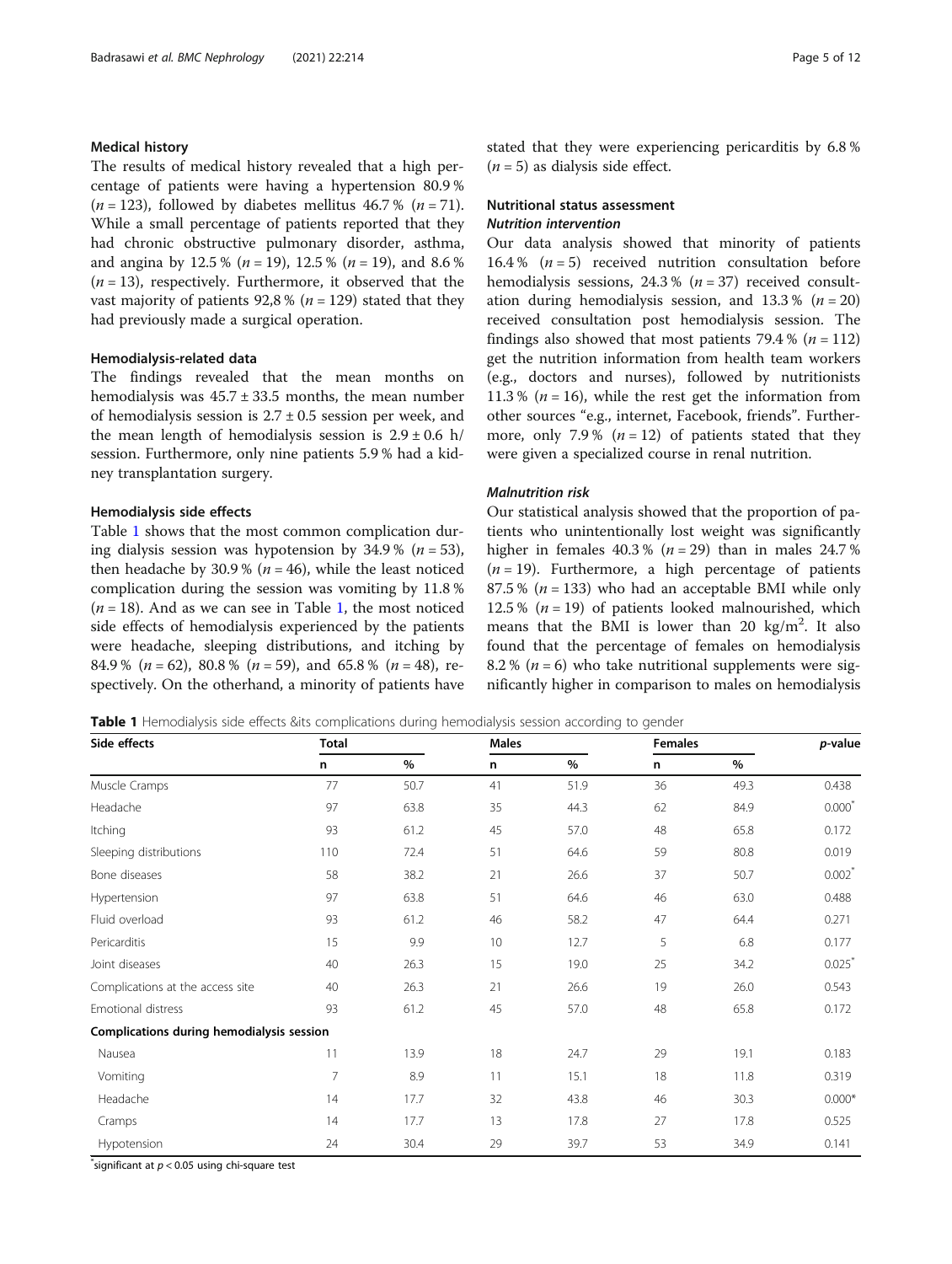0.0 % ( $n = 0$ ). Moreover, the analysis revealed that patients' food intake was similar to usual days in nearly half of the patients 50 % ( $n = 76$ ). Furthermore, the patients' appetite was significantly worse in nearly 61.6 %  $(n = 45)$  females compared to males 44.3 %  $(n = 35)$ . Figure 2 divided patients into three groups based on renal iNUT. Nearly half of the patients  $45.4\%$  ( $n = 69$ ) patients had a high risk of malnutrition,  $36.8\%$  ( $n = 56$ ) patients had a low risk of nutrition, and only 17.8 ( $n = 27$ ) patients had no risk of malnutrition.

#### Anthropometric measurements

Generally, 37.5 % ( $n = 57$ ) of the participants had normal weight,  $26.3\%$  ( $n = 40$ ) were overweight,  $28.9\%$  ( $n = 44$ ) were obese, whilst only eleven participants 7.2 % were underweight.

# Biochemical data

The analysis revealed that the patients had a mean total protein of  $6.7 \pm 0.7$  g/dL, a mean serum potassium level of  $4.9 \pm 1.0$  mEq/L, a mean serum albumin level of  $3.9 \pm$ 0.6 g/dL, a mean serum sodium level of  $133.4 \pm 10.3$ mEq/dL, a mean serum phosphorous level of  $5.1 \pm$ 1.4 mg/dL, a mean serum calcium level of  $8.2 \pm 1.1$  mg/ dL, and a mean hemoglobin level of  $9.6 \pm 5.3$  g/dL.

#### Clinical signs

The majority of patients 82.9 % ( $n = 126$ ) stated that they suffered from gastrointestinal symptoms, (e.g., diarrhea, nausea, vomiting, anorexia). It also found that the loss of subcutaneous fat under eyes was normal in most patients by 82.2 % ( $n = 125$ ). Furthermore, it observed that 82.2 % ( $n = 125$ ) of patients had a normal wasting in deltoid muscle. Seventy-five patients 49.3 % suffered from normal oedema. Nearly half of the patients 53.9 % ( $n =$ 82) stated they had normal ascites. Our findings revealed

that about half of the participants  $45.0\%$  ( $n = 67$ ) lost less than 5 % of their weight during the last six months (Table [2\)](#page-6-0).

# Dietary practices

Nearly 66.4% ( $n = 101$ ) of patients were used to consume the same number of main meals and snack in both normal days and dialysis days. While only 15.8%  $(n =$ 24) of patients ate more meals (main meals and snacks) during non-dialysis days compared to dialysis days. About half of the participants 52.6 % ( $n = 80$ ) were used to ate less than 3 main meals in a dialysis day compared to regular day. The vast majority of patients 94.1 % ( $n =$ 143) stated that they consume less than three snacks in a dialysis day compared to a regular day. And only 2.6 %  $(n = 4)$  of participants were used to consume three snacks in dialysis days in comparison to regular days. In addition, our results reveals that the percentage of patients, who usually skip their meals, is almost 40.1 %  $(n = 61)$ , and about 20.4 %  $(n = 31)$  of patients stated that they do not usually skip their meals. Furthermore, 59.2 % ( $n = 90$ ) of patients reported that they skip the same number of snacks in dialysis days compared to non-dialysis days.

The proportion of patients, who felt that the amount of food they eat is enough, is about 65.1%  $(n = 99)$ , whereas 23 % ( $n = 35$ ) of patients felt that the amount of food they eat is not enough. Nighty-nine patients 66.4 % also stated that the proportion of food they consume in dialysis days is the same as in non-dialysis days, whereas sixteen patients 10.7 % reported that the portion of food they eat in dialysis days is smaller compared to the portion of food they eat in normal days. Moreover, our analysis found that nearly half of patients  $47.4\%$  ( $n = 72$ ) didn't lose their appetite after initiation of hemodialysis sessions. Half of the patients  $50.3 %$   $(n = 76)$  reported

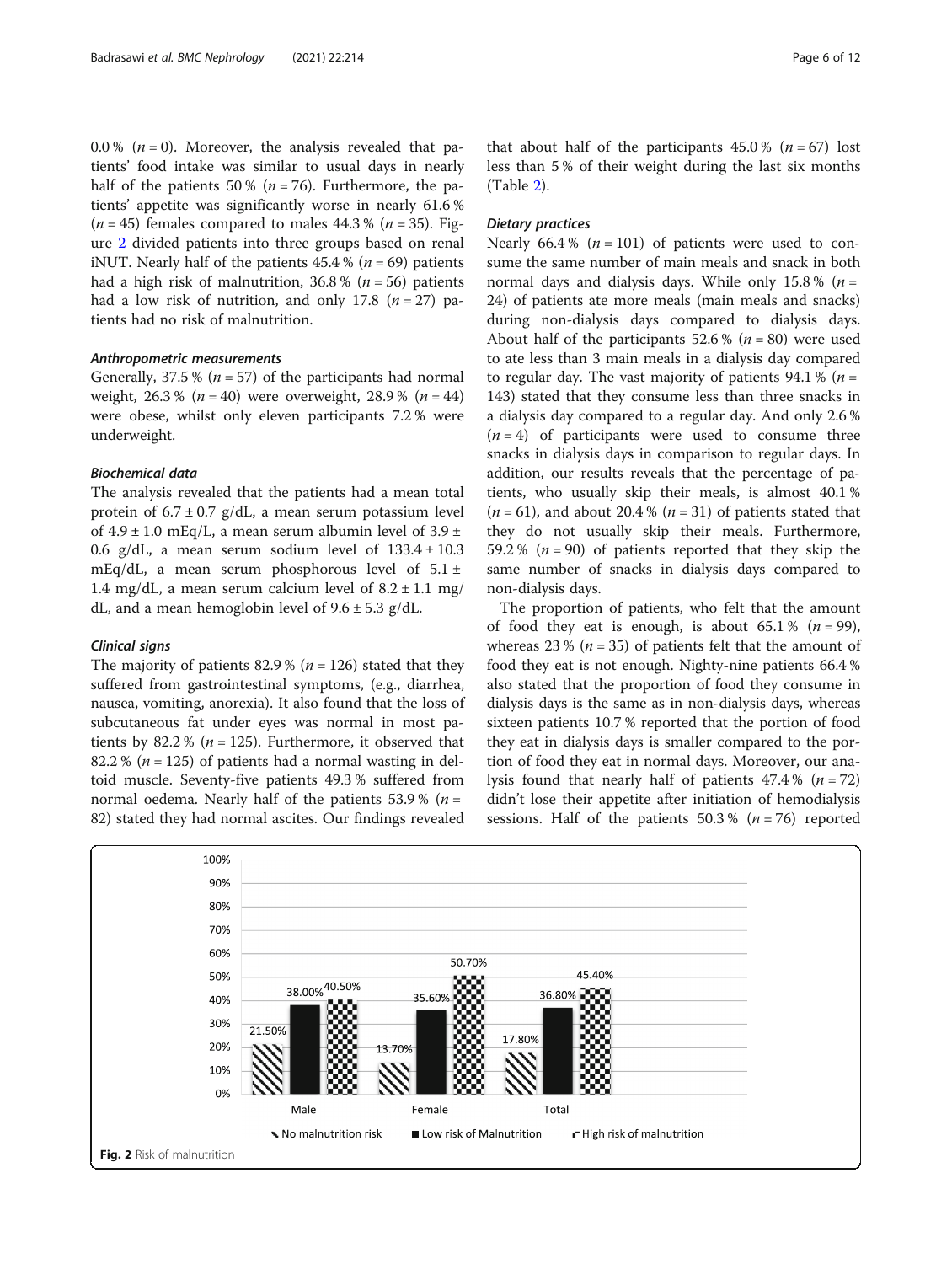## <span id="page-6-0"></span>Table 2 Clinical signs of patients

|                                           |             | n              | %    | n  | $\%$ | n  | %    |       |
|-------------------------------------------|-------------|----------------|------|----|------|----|------|-------|
| Gastrointestinal symptoms                 | Infrequent  | 126            | 82.9 | 62 | 78.5 | 64 | 87.7 | 0.258 |
|                                           | $< 2$ d/wks | 22             | 14.5 | 15 | 19.0 | 7  | 9.6  |       |
|                                           | $> 2$ d/wks | $\overline{4}$ | 2.6  | 2  | 2.5  | 2  | 2.7  |       |
| Loss of subcutaneous fat under eyes       | Normal      | 125            | 82.2 | 63 | 79.7 | 62 | 84.9 | 0.562 |
|                                           | Mild        | $\mathbf 0$    | 0.0  | 0  | 0.0  | 0  | 0.0  |       |
|                                           | Severe      | 27             | 17.8 | 16 | 20.3 | 11 | 15.1 |       |
| Wasting in deltoid muscle                 | Normal      | 125            | 82.8 | 66 | 84.6 | 59 | 80.8 | 0.344 |
|                                           | Mild        | 0              | 0.0  | 0  | 0.0  | 0  | 0.0  |       |
|                                           | Severe      | 26             | 17.2 | 12 | 15.4 | 14 | 19.2 |       |
| Oedema                                    | Normal      | 75             | 49.3 | 37 | 46.8 | 38 | 52.1 | 0.407 |
|                                           | Mild        | 59             | 38.8 | 30 | 38.0 | 29 | 39.7 |       |
|                                           | Severe      | 18             | 11.8 | 12 | 15.2 | 6  | 8.2  |       |
| Ascites                                   | Normal      | 82             | 53.9 | 47 | 59.5 | 35 | 47.9 | 0.320 |
|                                           | Mild        | 46             | 30.3 | 22 | 27.8 | 24 | 32.9 |       |
|                                           | Severe      | 24             | 15.8 | 10 | 12.7 | 14 | 19.2 |       |
| Weight changes during the last six months | $< 5 \%$    | 67             | 45.0 | 36 | 46.8 | 31 | 43.1 | 0.073 |
|                                           | $5 - 10%$   | 34             | 22.8 | 22 | 28.6 | 12 | 16.7 |       |

Variable Total Males Females p-value

d day; wks weeks

that their appetite in dialysis days was the same as in normal days, while twenty-seven patients 17.9 % indicated that their appetite in dialysis days was lower compared to their appetite during normal days. The vast majority of patients 74.3 % ( $n = 113$ ) have consumed full liquid diet during hemodialysis diet.

# Functional status assessment

Table 3 elucidates that hemodialysis patients were unable to ambulate, to transfer, and to do daily activities by

| <b>Table 3</b> Patients' functional status |  |
|--------------------------------------------|--|
|--------------------------------------------|--|

63.8 %  $(n = 97)$ , 59.2 %  $(n = 90)$ , and 48.7 %  $(n = 74)$ , recpectively.

# Association of demographic and lifestyle with malnutrition risk

> 10 % 48 32.2 19 24.7 29 40.3

Table [4](#page-7-0) presents the relationship of malnutrition with sociodemographic characteristics among hemodialysis patients. We observed that malnutrition is associated with working status before and after dialysis. And it also noticed that malnutrition is more common among patients who don't walk (57.5 %) compared to those

| <b>Variables</b>               |           | <b>Males</b><br>$(n = 79)$ |      | <b>Females</b><br>$(n=73)$ |      | <b>Total</b><br>$(n = 152)$ |      |
|--------------------------------|-----------|----------------------------|------|----------------------------|------|-----------------------------|------|
|                                |           | N                          | %    | N                          | $\%$ | N                           | %    |
| Ability to ambulate            | Yes       | 21                         | 26.6 | 26                         | 35.6 | 47                          | 30.9 |
|                                | Sometimes | 4                          | 5.1  | $\overline{4}$             | 5.5  | 8                           | 5.3  |
|                                | No        | 54                         | 68.4 | 43                         | 58.9 | 97                          | 63.8 |
| Ability to transfer            | Yes       | 24                         | 30.4 | 29                         | 39.7 | 53                          | 34.9 |
|                                | Sometimes | 5                          | 6.3  | 4                          | 5.5  | 9                           | 5.9  |
|                                | No        | 50                         | 63.3 | 40                         | 54.8 | 90                          | 59.2 |
| Ability to do daily activities | Yes       | 30                         | 38.0 | 30                         | 41.1 | 60                          | 39.5 |
|                                | Sometimes | 11                         | 13.9 | 7                          | 9.6  | 18                          | 11.8 |
|                                | No        | 38                         | 48.1 | 36                         | 49.3 | 74                          | 48.7 |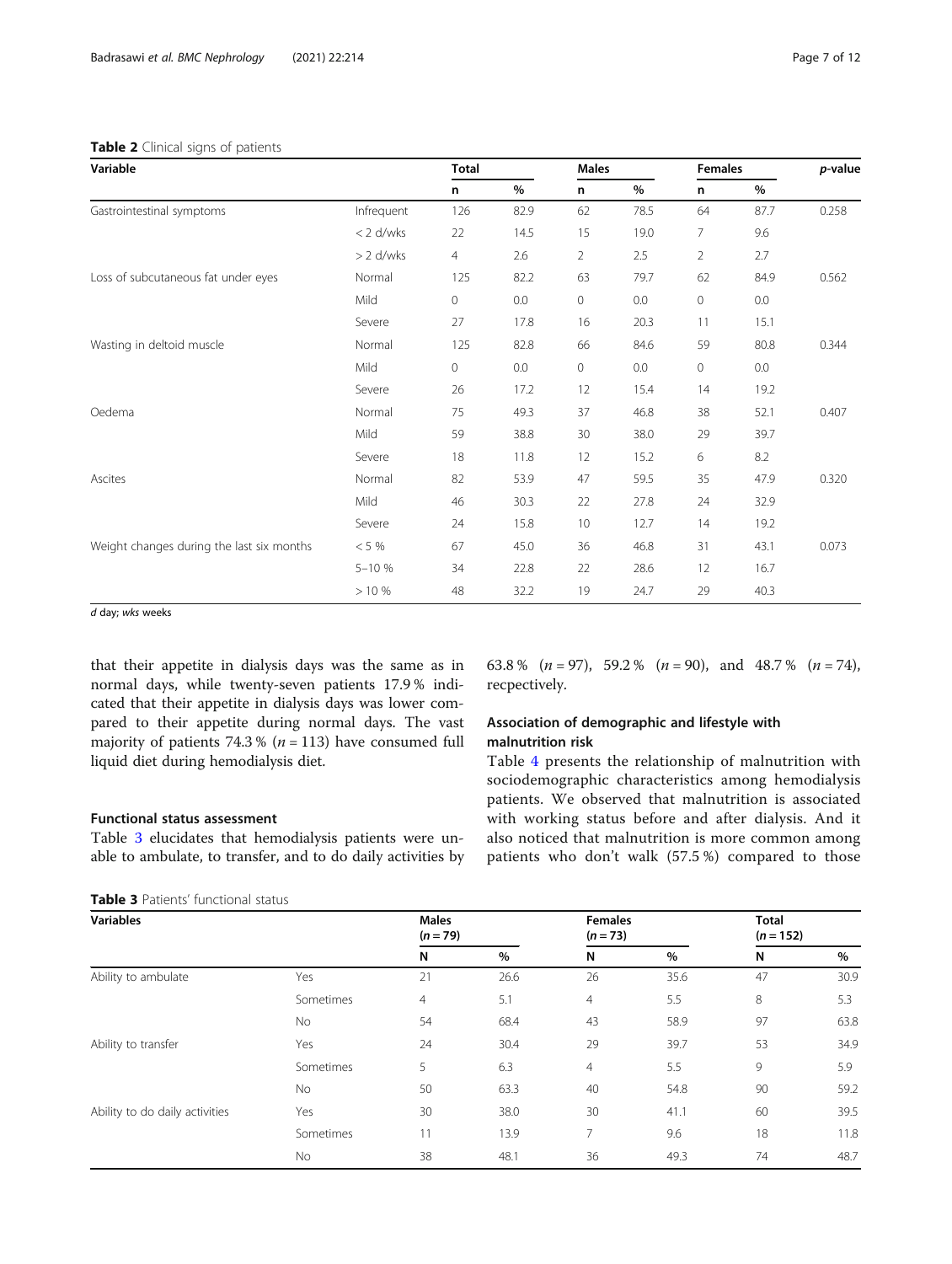|                                | Univariate analysis   |                            |      |                |                             |                |                              | Multivariate analysis    |                                               |                    |                                        |
|--------------------------------|-----------------------|----------------------------|------|----------------|-----------------------------|----------------|------------------------------|--------------------------|-----------------------------------------------|--------------------|----------------------------------------|
| <b>Variables</b>               |                       | No risk of<br>malnutrition |      |                | Low risk of<br>malnutrition |                | High risk of<br>malnutrition |                          | $p$ -value $Exp(B)$ Cl                        |                    | $p$ - value $P$ value for<br>the model |
|                                |                       | n                          | $\%$ | n.             | $\%$                        | N              | $\%$                         |                          |                                               |                    |                                        |
| Gender                         | Male                  | 17                         | 63.0 | 30             | 53.6                        | 32             | 46.4                         | 0.328                    | 0.71 (0.22-2.27) 0.534 b                      |                    | 0.12 <sup>b</sup>                      |
|                                | Female                | 10                         | 37.9 | 26             | 46.4                        | 37             | 53.6                         |                          |                                               |                    | 0.015                                  |
| Marital status                 | Married               | 22                         | 81.5 | 39             | 69.6                        | 55             | 79.7                         | 0.330                    | $0.82(0.26 - 2.5)$                            | $0.723$ b          |                                        |
|                                | Not Married           | 5                          | 18.5 | 17             | 30.4                        | 14             | 20.3                         |                          |                                               |                    |                                        |
| Educational level              | No formal education   | $\overline{0}$             | 0.0  | $\overline{2}$ | 3.6                         | 4              | 5.8                          | 0.868                    | $0.82$ (0.68-1.45) 0.97 <sup>b</sup>          |                    |                                        |
|                                | Primary education     | 12                         | 44.4 | 26             | 46.4                        | 34             | 49.3                         |                          |                                               |                    |                                        |
|                                | Secondary education 9 |                            | 33.3 | 14             | 25.0                        | 18             | 26.1                         |                          |                                               |                    |                                        |
|                                | Diploma               | 1                          | 3.7  | 5              | 8.9                         | 3              | 4.3                          |                          |                                               |                    |                                        |
|                                | University education  | 5                          | 18.5 | 9              | 16.1                        | 10             | 14.5                         |                          |                                               |                    |                                        |
| Working status before dialysis | Yes                   | 19                         | 70.4 | 31             | 55.4                        | 24             | 34.8                         |                          | $0.003^{\dagger}$ <sup>a</sup> 2.1 (0.67–6.5) | $0.065$ $^{\rm b}$ |                                        |
|                                | <b>No</b>             | 8                          | 29.6 | 25             | 44.6                        | 45             | 65.2                         |                          |                                               |                    |                                        |
| Working status after dialysis  | Yes                   | $\overline{7}$             | 25.9 | 10             | 17.9                        | 3              | 4.3                          | $0.008^{*}$ <sup>a</sup> | $1.8(0.67 - 6.5)$                             | 0.11 <sup>b</sup>  |                                        |
|                                | <b>No</b>             | 20                         | 74.1 | 46             | 82.1                        | 66             | 95.7                         |                          |                                               |                    |                                        |
|                                | Alone                 | $\circ$                    | 0.0  | 3              | 5.4                         | $\overline{2}$ | 2.9                          |                          |                                               |                    |                                        |
| Area of living                 | City                  | 15                         | 55.6 | 33             | 58.9                        | 33             | 47.8                         | 0.450                    | $1.03(0.43 - 2.51)$                           | 0.725              |                                        |
|                                | Camp/village          | 12                         | 44.4 | 23             | 41.1                        | 36             | 52.2                         |                          |                                               |                    |                                        |
| Lifestyle characteristics      | Smoking               | 6                          | 22.2 | 10             | 17.9                        | 12             | 17.4                         | 0.852                    | $1.2(0.4-4.5)$                                | 0.76               |                                        |
|                                | Not going Walking     | 15                         | 55.6 | 20             | 35.7                        | 16             | 23.2                         | $0.002^{4}$              | $2.2(1.3-3.7)$                                | $0.003*^{b}$       |                                        |
|                                | Not Doing exercise    | 2                          | 7.7  | 0              | 0.0                         |                | 1.5                          | 0.100                    | $1.3(0.5-3.5)$                                | 0.54               |                                        |

<span id="page-7-0"></span>Table 4 The relationship between risk of malnutrition and sociodemographic characteristics and lifestyle factors

<sup>a</sup>Univariate; <sup>b</sup>Multivariate; \*Significant at *p*-value < 0.05 using person chi-square test

who usually walk ( $p < 0.05$ ). On the otherhand, malnutrition was not significantly associated with patients' gender, marital status, educational level, type of housing, and area of living ( $p > 0.05$ ) using Chi-square test. By using Kruskal- Wallis test, we explored that patients' age, watching hours a day, sleeping hours a day, and frequency of doing exercise a week ( $p > 0.05$ ). Our multivariate analysis showed that sociodemographic variables were not a significant predictors of malnutrition. On the contrary, it observed that patients who don't walk have a double risk of being malnourished as compared to patients who walk (Exp  $(B)$ : 2.2,  $p < 0.01$ , CI: 1.28–3.7) using Binary logistic regression.

# Association of medical history and biochemistry parameters with malnutrition risk

Table [5](#page-8-0) shows that patients' serum albumin level and potassium level were significantly correlated with the risk of malnutrition ( $p < 0.05$ ). Furthermore, Table [6](#page-8-0) shows that high risk of malnutrition was significantly more predominant among patients with osteoporosis (47.1 %) compared to those without osteoporosis (45.3 %), whereas our multivariate analysis revealed that osteoporosis was not a significant predictor of malnutrition risk.

# Relationship of malnutrition and medical history, and nutrition consultation

The analysis revealed that malnutrition is neither associated with biochemical data nor with the number of comorbidities that a hemodialysis patient is suffering from  $(P > 0.05)$ . Furthermore, it was observed that nutrition consultation, source of nutrition information is not significantly associated with malnutrition ( $p > 0.05$ ).

# Correlation between malnutrition and functional status

Table [7](#page-9-0) shows the correlation between malnutrition and functional status (ability to transfer, and ability to do daily activities). A significant relationship was found between malnutrition and ability to ambulate. On the contrary, malnutrition was not associated with ability to transfer, and ability to do daily activities ( $p > 0.05$ ). Our multivariate analysis also revealed that functional status was not a significant predictor of malnutrition risk.

# Correlation between malnutrition and hemodialysis side effects, and dietary practices

Complications during hemodialysis session including; nausea (27.5 %), headache (39.1 %), and hypotension (40.6 %) were more prevalent in patients with high risk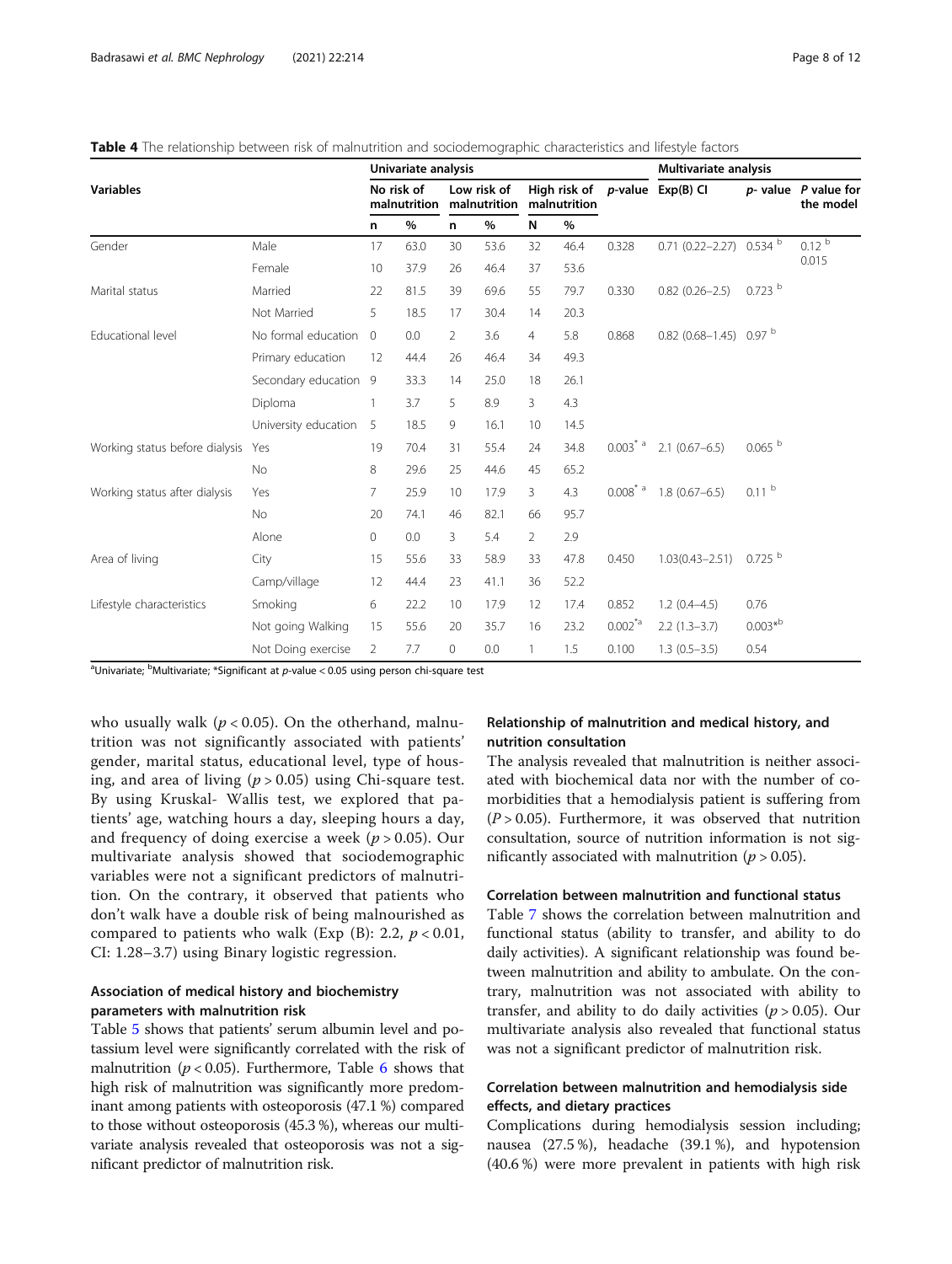<span id="page-8-0"></span>

| <b>Table 5</b> Relationship between biochemical data and |  |  |
|----------------------------------------------------------|--|--|
| malnutrition categories                                  |  |  |

| <b>Variables</b> |                           | Mean $\pm$ SD    | p-value |
|------------------|---------------------------|------------------|---------|
| Serum albumin    | No risk of malnutrition   | $3.8 \pm 0.6$    | 0.001   |
|                  | Low risk of malnutrition  | $3.9 \pm 0.7$    |         |
|                  | High risk of malnutrition | $3.9 \pm 0.5$    |         |
| Total protein    | No risk of malnutrition   | $6.6 \pm 0.8$    | 0.281   |
|                  | Low risk of malnutrition  | $6.6 \pm 0.8$    |         |
|                  | High risk of malnutrition | $6.8 \pm 0.6$    |         |
| Potassium        | No risk of malnutrition   | $4.9 \pm 0.8$    | 0.036   |
|                  | Low risk of malnutrition  | $5.0 \pm 0.9$    |         |
|                  | High risk of malnutrition | $5.0 \pm 1.1$    |         |
| Sodium           | No risk of malnutrition   | $134.3 \pm 2.9$  | 0.755   |
|                  | Low risk of malnutrition  | $134.0 \pm 3.4$  |         |
|                  | High risk of malnutrition | $132.6 \pm 14.9$ |         |
| Phosphorous      | No risk of malnutrition   | $5.1 \pm 1.7$    | 0.996   |
|                  | Low risk of malnutrition  | $5.1 \pm 1.3$    |         |
|                  | High risk of malnutrition | $5.1 \pm 1.4$    |         |
| Calcium          | No risk of malnutrition   | $8.3 \pm 1.0$    | 1.228   |
|                  | Low risk of malnutrition  | $8.0 \pm 1.4$    |         |
|                  | High risk of malnutrition | $8.4 \pm 0.7$    |         |
| Serum hemoglobin | No risk of malnutrition   | $9.0 \pm 2.1$    | 0.342   |
|                  | Low risk of malnutrition  | $10.4 \pm 8.5$   |         |
|                  | High risk of malnutrition | $9.2 \pm 1.9$    |         |

\* significant at P-value < 0.05 using Kruskal-Wallis test. SD Standard Deviation

of malnutrition than in those with no risk of malnutrition  $(p < 0.05)$  using ANOVA test. The results also indicate that hemodialysis side effects such as; itching (65.2 %), and access site complications (34.8 %) were more common in participants with high risk of malnutrition than in those with no risk of malnutrition ( $p < 0.05$ ). Binary logistic regression revealed that hypotension during hemodialysis session (Exp B: 2.6,  $p < 0.05$ , CI: 0.84–6.81) and access site infection (Exp (B) :3.4,  $p < 0.05$ , CI: 1.2- 14.22) were a significant predictor of malnutrition risk. Our findings also indicates that a high risk of malnutrition is more common among patients who didn't feel that the amount of food they eat is enough (57.1 %) compared to those who felt that the amount of food they eat is enough  $(37.4\%)$   $(p < 0.05)$ .

# Discussion

In the current study, we targeted to estimate the prevalence of malnutrition among a sample of hemodialysis patients and possible significant predictors of malnutrition among the enrolled patients. Malnutrition is considered a prevalent health issue among hemodialysis patients and is highly associated with mortality and morbidity [[4](#page-10-0)]. Nutritional status is usually disregarded in various hemodialysis centers whereas several ways of nutritional assessment could possibly have an affirmative influence on patient management [[25](#page-11-0)]. Thus, screening of nutritional status and proper nutrition interventions with patients on hemodialysis play a critical role in daily nephrological practice.

The present study demonstrated that approximately half (45.4 %) of hemodialysis patients at Hebron

Table 6 Relationship between medical history and the risk of malnutrition

|                  |                                    | Univariate analysis |                            |    |                             |    |                              |         | Multivariate analysis |         |                          |
|------------------|------------------------------------|---------------------|----------------------------|----|-----------------------------|----|------------------------------|---------|-----------------------|---------|--------------------------|
| <b>Variables</b> |                                    |                     | No risk of<br>malnutrition |    | Low risk of<br>malnutrition |    | High risk of<br>malnutrition | p-value | $Exp(B)$ , CI         | P value | P value for<br>the model |
|                  |                                    | n                   | %                          | n  | $\%$                        | N  | %                            |         |                       |         |                          |
| Medical history  | Hypertension                       | 24                  | 88.9                       | 40 | 71.4                        | 59 | 85.5                         | 0.070   | $2.6(0.6 - 10.5)$     | 0.178   | 0.101                    |
|                  | Heart disease                      | 11                  | 40.7                       | 19 | 33.9                        | 25 | 36.2                         | 0.833   | $1.4(0.47 - 4.2)$     |         |                          |
|                  | Angina                             | 3                   | 11.1                       |    | 1.8                         | 9  | 13                           | 0.076   | $3.9(0.69 - 15.7)$    | 0.11    |                          |
|                  | Diabetes mellitus                  | 11                  | 40.7                       | 28 | 50.0                        | 32 | 46.4                         | 0.729   | $0.9(0.18-1.6)$       | 0.276   |                          |
|                  | COPD                               | $\overline{2}$      | 7.4                        | 5  | 8.9                         | 12 | 17.4                         | 0.246   | $0.87(0.1 - 5.2)$     | 0.728   |                          |
|                  | Asthma                             | 2                   | 7.4                        | 5  | 8.9                         | 12 | 17.4                         | 0.246   | $1.6(0.9 - 14.6)$     | 0.07    |                          |
|                  | Peptic ulcer                       | 6                   | 22.2                       | 7  | 12.5                        | 7  | 10.1                         | 0.285   | $0.6(0.1 - 3.5)$      | 0.367   |                          |
|                  | Irritable bowel<br>syndrome        |                     | 3.7                        | 8  | 14.5                        | 10 | 14.5                         | 0.308   | $0.6(0.6 - 3.9)$      | 0.39    |                          |
|                  | Gastroesophageal<br>reflux disease | 3                   | 11.1                       | 12 | 21.4                        | 10 | 14.5                         | 0.414   | $0.5(0.1 - 2.9)$      | 0.394   |                          |
|                  | Arthritis                          | 6                   | 22.2                       | 20 | 35.7                        | 23 | 33.8                         | 0.445   | $1.1(0.26 - 3.21)$    | 0.98    |                          |
|                  | Osteoporosis                       | 0                   | 0.0                        | 18 | 32.1                        | 16 | 23.2                         | 0.005   | $2.45(0.01 - 1.9)$    | 0.051   |                          |
|                  | History of surgeries               | 22                  | 88.0                       | 47 | 94.0                        | 60 | 93.8                         | 0.589   | $0.91(0.56 - 9.8)$    | 0.23    |                          |

\*Significant at p-value < 0.05 using person chi-square test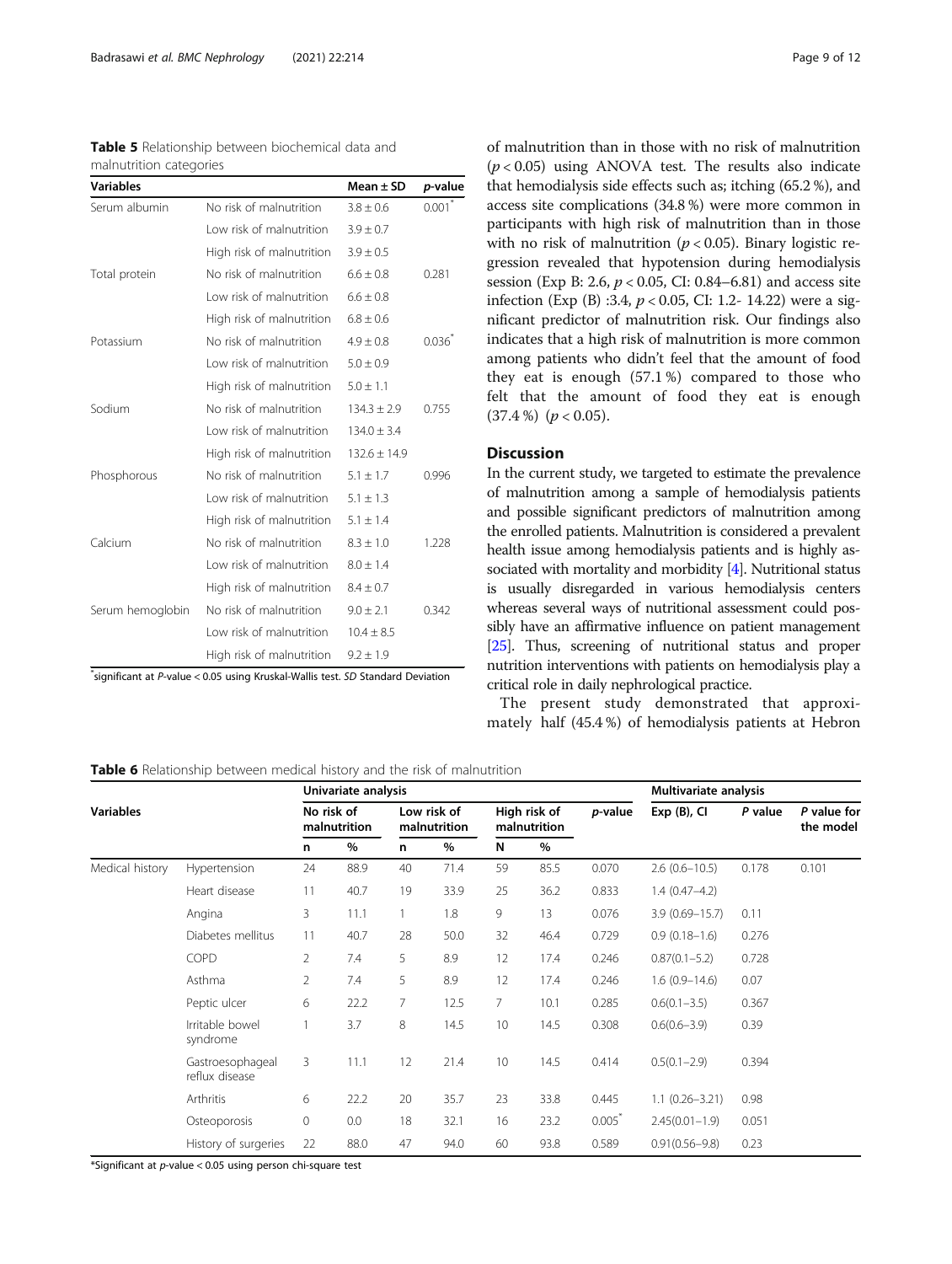|                                | No risk of<br>malnutrition | Low risk of<br>malnutrition | High risk of<br>malnutrition | p-value              |
|--------------------------------|----------------------------|-----------------------------|------------------------------|----------------------|
|                                | $(n = 27)$                 | $(n = 56)$                  | $(n = 69)$                   |                      |
| Ability to ambulate            |                            |                             |                              |                      |
| Yes [n (%)]                    | 5(18.5)                    | 13(23.2)                    | 29 (42.0)                    | $0.013$ <sup>*</sup> |
| Sometimes [n (%)]              | 0(0.0)                     | 6(10.7)                     | 2(2.9)                       |                      |
| No [n (%)]                     | 22 (81.5)                  | 37 (66.1)                   | 38 (55.1)                    |                      |
| Ability to transfer            |                            |                             |                              |                      |
| Yes [n (%)]                    | 6(22.2)                    | 16(28.6)                    | 31 (44.9)                    | 0.057                |
| Sometimes [n (%)]              | 0(0.0)                     | 5(8.9)                      | 4(5.8)                       |                      |
| No [n (%)]                     | 21(77.8)                   | 35(62.5)                    | 34 (49.3)                    |                      |
| Ability to do daily activities |                            |                             |                              |                      |
| Yes [n (%)]                    | 6(22.2)                    | 20(35.7)                    | 34 (49.3)                    | 0.055                |
| Sometimes [n (%)]              | 3(11.1)                    | 5(8.9)                      | 10(14.5)                     |                      |
| No [n (%)]                     | 18 (66.7)                  | 31 (55.4)                   | 25 (36.2)                    |                      |

<span id="page-9-0"></span>

|  |  |  |  | <b>Table 7</b> The relationship between malnutrition and functional status |  |  |  |
|--|--|--|--|----------------------------------------------------------------------------|--|--|--|
|--|--|--|--|----------------------------------------------------------------------------|--|--|--|

\*Significant at p-value < 0.05 using person chi-square test

Governmental Hospital at Hebron city, Palestine had a high risk of malnutrition. The prevalence of malnutrition in our sample was generally lower than that reported in previous studies including; Egypt (67 %) [[25](#page-11-0)], Baghdad (63.5 %) [\[26\]](#page-11-0), Jordan (62 %) [[27](#page-11-0)], and Jeddah (55 %) [[28](#page-11-0)]. On contrary, the prevalence of malnutrition among our sample was slightly higher than that reported in a former study conducted in Riyadh [[29\]](#page-11-0). These variations in malnutrition prevalence are attributed to and diverse diet regimens and environmental variety in middle east region [\[25](#page-11-0)].

Our research confirmed that the existence of certain diseases, especially osteoporosis has a significant influence on patients' nutritional status as assessed by renal iNUT score. Malnutrition is an important risk factor for osteoporosis in patients undergoing hemodialysis [\[30](#page-11-0)]. Secondary hyperparathyroidism is a frequent complication of chronic kidney disease and it is caused due to decreased vitamin D synthesis, parathyroid (PTH) skeletal resistance, hyperphosphatemia, as well as hypocalcemia. The immoderate secretion of PTH in patients with renal failure leads to high bone turnover [\[31\]](#page-11-0).

Our study showed malnutrition is not correlated with the level of education among hemodialysis patients. This finding is inconsistent with a former Saudi Arabian study, which is found that un educated patients had a higher risk of malnutrition compared to highly-educated patients [\[28](#page-11-0)]. The current findings also pointed out that patients' gender has no effect on the nutritional state of patients. Similar findings regarding gender were observed in a Palestinian study [\[32\]](#page-11-0), and an Iraqi study [[26](#page-11-0)].

In contrast to a Romanian study [[33\]](#page-11-0), and a former Palestinian study [\[32](#page-11-0)], our study showed that patients' age has no effect on nutritional status of hemodialysis

patients. Moreover, our results figured out that high risk of malnutrition was significantly more common among unemployed patients compared to their counterparts. This result was supported by a former Palestinian study conducted by Abu Rezeq et al. [[32\]](#page-11-0), where it was found that employed patients had significantly greater SGA score which indicates for a bestead nutritional state.

According to the current study, functional status is one of the predictors that have significant relationship with high risk of malnutrition. Our analysis indicates that high risk of malnutrition was significantly more predominant among hemodialysis patients who are not able to ambulate (55.1 %) compared to those who are unable to ambulate (42.0 %). This finding was in agreement with a former research which has found that malnourished patients had lower functional status in comparison to their well-nourished counterparts [[34](#page-11-0)]. Furthermore, in a former study conducted by Abdulan et al. [\[35](#page-11-0)], it was indicated that malnutrition scores could be a useful way in predicting severe functional impairment.

Furthermore, our findings reveal that high risk of malnutrition were significantly more prevalent in patients who did not walk compared to their counterparts who usually walk. This finding robustly goes in agreement with the hypothesis that malnutrition and reduced protein metabolism accompanied with increased catabolism sturdily effect the capability of patients on hemodialysis to carry out physical activities [\[36\]](#page-11-0).

Moreover, it was found that complications during hemodialysis session such as nausea, headache, and hypotension were more prevalent in patients with high risk of malnutrition than in those with no risk of malnutrition. The results also indicate that hemodialysis side effects such as; itching, and access site complications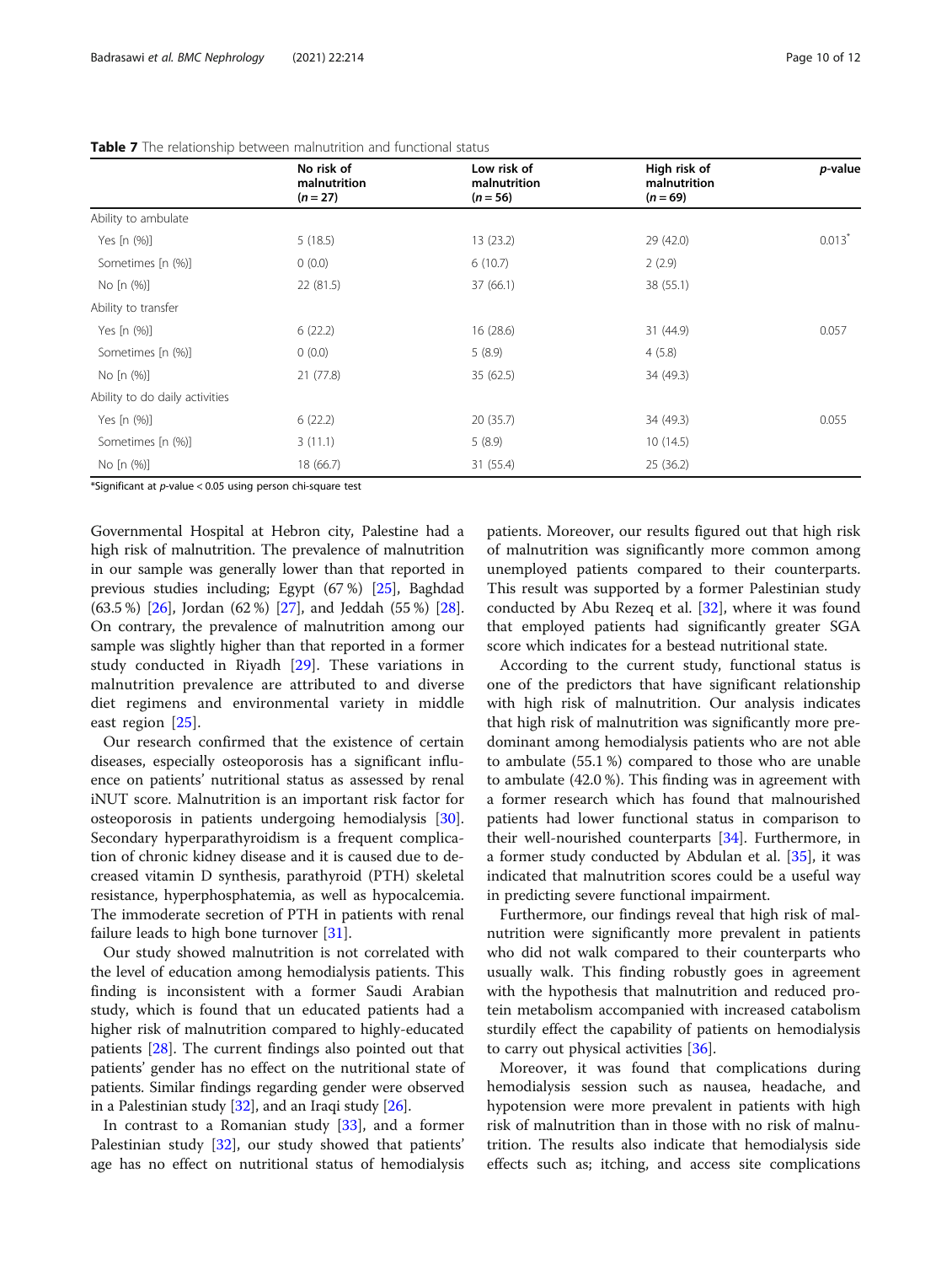<span id="page-10-0"></span>were more common in participants with high risk of malnutrition than in those with no risk of malnutrition. In addition, our findings indicates that a high risk of malnutrition is more common among patients who didn't feel that the amount of food they eat is enough compared to those who felt that the amount of food they eat is enough. The relationship between these variables and malnutrition has not yet been discovered before.

#### Limitations

Results of the current research must be considered in the framework of its design limitations. First, the major limitation of the current study resides in its design. Being cross-sectional, it's impossible to derive a causeeffect relationship. Second, the study was limited to hemodialysis patient at Hebron Governmental Hospital and does not exemplify the overall hemodialysis patients' category in Palestine. Third, inflammatory markers were also required to be extracted in order to have better overall clinical status of the patients and with a view to ease the interpretation of albumin level differences. Fourth, dietary assessment was not included in the study. Finally, Secondly, we have used self-reporting methods which increases the risk of respondent error. Regardless of these limitations, our research will give indicative marks to health professionals towards the nutritional status among patients on hemodialysis and the necessity for consultation in hemodialysis centers in Palestine.

# Conclusions

Screening the nutritional status in patients on hemodialysis is a fundamental issue and necessitate to be pursued by a team of health professionals in hemodialysis centers. This research showed an increased prevalence of malnutrition among hemodialysis patients at Hebron Governmental Hospital, therefore the nutritional status of patients on hemodialysis requires more alertness by renal dietitians and constant education, nutrition counseling, and nutrition assessment. Furthermore, findings indicate that osteoporosis, walking, certain hemodialysis side effects (e.g., itching and access site complications), and complications during hemodialysis session (e.g., headache, nausea, hypotension) are significantly associated with malnutrition. There is an urgent necessity to expand the research to further Palestinian hospitals. At last, there is a necessity to pursue the research prospectively to uncover a cause-effect relationship.

#### Acknowledgements

We would like to acknowledge the students who helped the researchers in the data collection. We would like to express our gratitude to hemodialysis patients who agreed to participate in this study. Thanks, are also to all coresearchers and fieldworkers involved in this study.

#### Authors' contributions

The authors have contributed in the manuscript as the following; Manal Badrasawi: the principal investigator has written the study proposal and protocol and drafted the research paper. Souzan Zidan has the responsibility for the research data management and final manuscript writing. Israa, Juliana, Sanabel, Tala, Yasmeen have helped in the proposal writing, data collection, data entry, data analysis and wrote the literature review. All authors have read and approved the final manuscript.

#### Funding

The authors declare that no external financial support was received for this study.

#### Availability of data and materials

The dataset used and analysed in this study is available from corresponding Author on reasonable request.

#### **Declarations**

#### Ethics approval and consent to participate

The research protocols were in accordance with Declaration of Helsinki and reported in line with the STROBE checklist for reporting cross-sectional studies. The protocol was approved by the Deanship of Scientific Research Ethical Committee at Palestine Polytechnic University. Permissions and approval to conduct the study were obtained from the Palestinian Ministry of Health. Informed written and verbal consents have been collected from all participants prior to data collection.

#### Consent for publication

Not Applicable.

#### Competing interests

The authors declare they have no competing interests.

#### Author details

<sup>1</sup>Department of Nutrition and Food technology, Faculty of Agriculture and Veterinary medicine, An-Najah National University, Nablus, West Bank, Palestine. <sup>2</sup>Department of Nutrition and Food technology, Faculty of Agriculture, Hebron university, Hebron, West Bank, Palestine. <sup>3</sup>Healthy and Therapeutic Nutrition Department, Faculty of Medicine and Health Sciences, Palestine Polytechnic University, Hebron, Palestine.

#### Received: 12 March 2021 Accepted: 12 May 2021 Published online: 07 June 2021

#### References

- 1. Shyam CV Sreenivas V. Chronic kidney disease: a missing component of integrated control of non-communicable diseases. Indian J Med Res. 2005; 122(5):451–3.
- 2. Collins AJ, Foley RN, Herzog C, Chavers B, Gilbertson D, Herzog C, … Agodoa, L. (2013). US Renal Data System 2012 Annual Data Report. Am J Kidney Dis. 2013; 61(1 Suppl 1): A7, e1-476.
- 3. Health Annual Report, Palestine 2019. Retrieved from; HYM2UGrm8hFDOPe1AW6z2W6ZDvbJbuYGykdfV6B1lEulthrx5QMAyC\_ 5WFKDTWWGKW3O7rk4vgIUzRlhJdSYyQXxFKscP6Uqz3UhrxoWLcHlT.pdf (moh.ps)
- 4. Dukkipati R, Kopple JD. Causes and Prevention of Protein-Energy Wasting in Chronic Kidney Failure. Semin Nephrol. 2009; 29(1):39–49.
- 5. de Mutsert R, Grootendorst DC, Boeschoten EW, Brandts H, van Manen GJ, Krediet RT, Dekker FW, Netherlands Cooperative Study on the Adequacy of Dialysis-2 Study Group. Subjective global assessment of nutritional status is strongly associated with mortality in chronic dialysis patients. Am J Clin Nutr. 2009; 89(3):787–93.
- 6. Chung S, Koh ES, Shin SJ, Park CW. Malnutrition in patients with chronic kidney disease. Open Journal of Internal Medicine. 2012; 2(2): 89–99.
- 7. Lacquaniti A, Bolignano D, Campo S, Perrone C, Donato V, Fazio MR., Buemi A, Sturiale A, Buemi M. Malnutrition in the Elderly Patient on Dialysis. Ren Fail. 2009;31(3):239–45.
- 8. Jackson HS, MacLaughlin HL, Vidal-Diez A, Banerjee D. A New Renal Inpatient Nutrition Screening Tool (Renal iNUT): A Multicenter Validation Study. Clin Nut. 2019; 38(5):2297–2303.